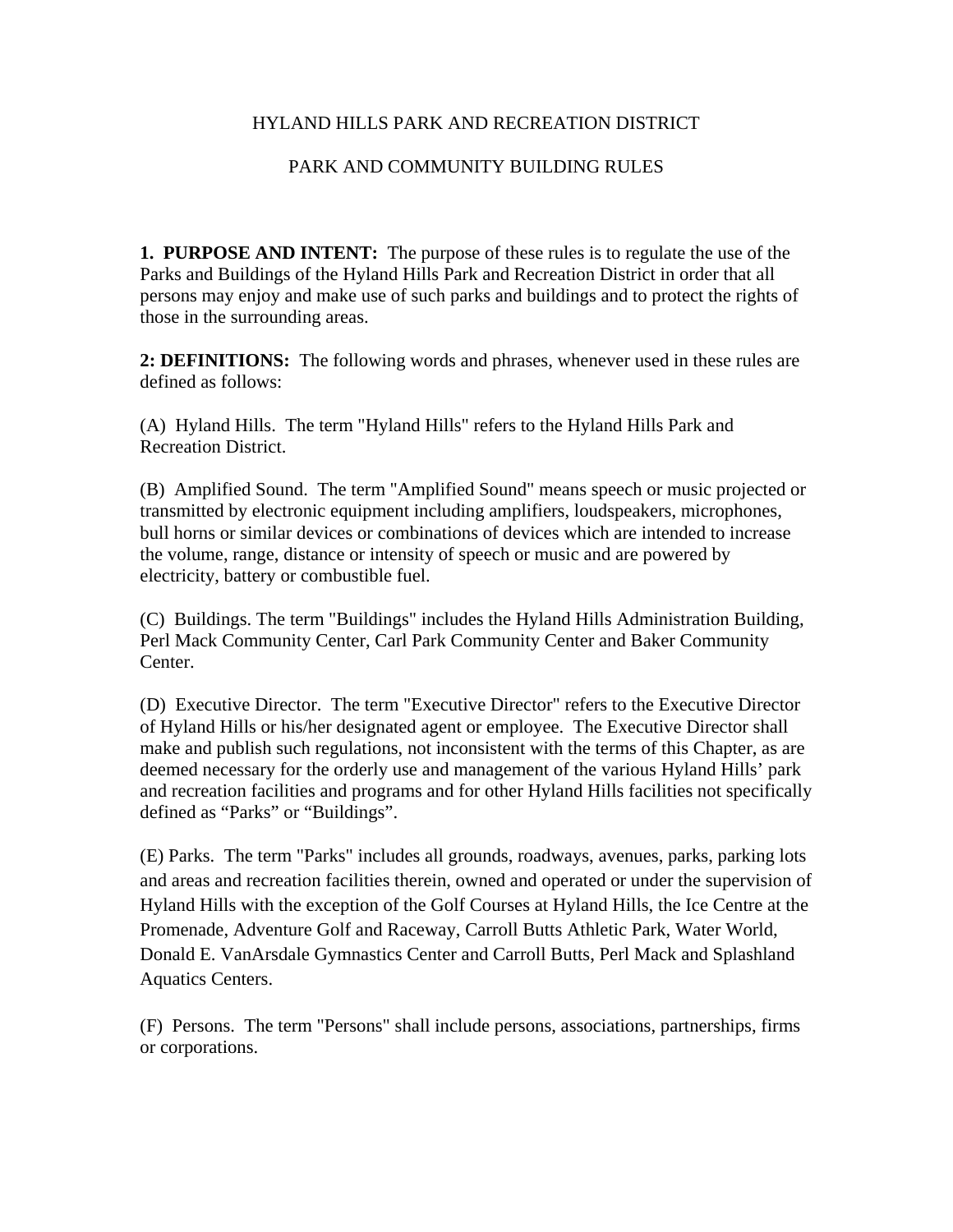(G) Recreation Facilities. The term "Recreation Facilities" refers to specialized recreation facilities such as swimming pools, tennis courts, ball fields, and similar facilities under the supervision of Hyland Hills.

(H) Permit. The term "Permit" means a permit for exclusive use of parks, buildings and recreation facilities as provided for and defined in these rules.

(I) Written Consent of Executive Director. The term "Written Consent of Executive Director" refers to the power of the Executive Director or his/her designee to consent to certain otherwise prohibited uses by organized groups of people.

**3: USE REGULATIONS** It shall be a violation of these Rules for any person to fail to comply with the following:

(A) Compliance Required. Enter, be or remain in any park or building of Hyland Hills unless he/she complies with these Rules as applicable.

(B) Sales for Profit. Conduct sales for profit in any park or building except with the expressed written consent of the Executive Director.

(C) Sell, Distribute or Solicit. Sell, vend, peddle, or distribute any merchandise or property whatever, or sell tickets (for any event whatsoever) or solicit contributions in any park or building except with the expressed written consent of the Executive Director.

(D) Advertising Matter. Distribute, circulate, give away, throw or deposit in or on any park or building or any vehicle therein, any handbills, circulars, pamphlets, papers, advertisement, or post or affix the same to any tree, fence, or structure in any park or building without the written consent of the Executive Director.

(E) Amplified Sound. Utilize any machine or device for the purpose of amplification of human voice, music or any other sound in parks or buildings without the written consent of the Executive Director, except Hyland Hills' employees in the performance of their duty.

(F) Golf. Drive, putt, or in any other fashion play or practice golf or use golf balls or golf clubs in any area of a park except in areas set aside and posted for that purpose or with the written consent of the Executive Director.

(G) Model Crafts. Fly model airplanes or operate model craft of any kind or description in any area of a park except in areas set aside and posted for that purpose or with the written consent of the Executive Director.

(H) Parking. Operate or park any vehicle as defined in the Colorado Motor Vehicle Code within a park, except upon areas designated for such use. Vehicles in violation of this Rule shall be subject to being towed away at owner's expense.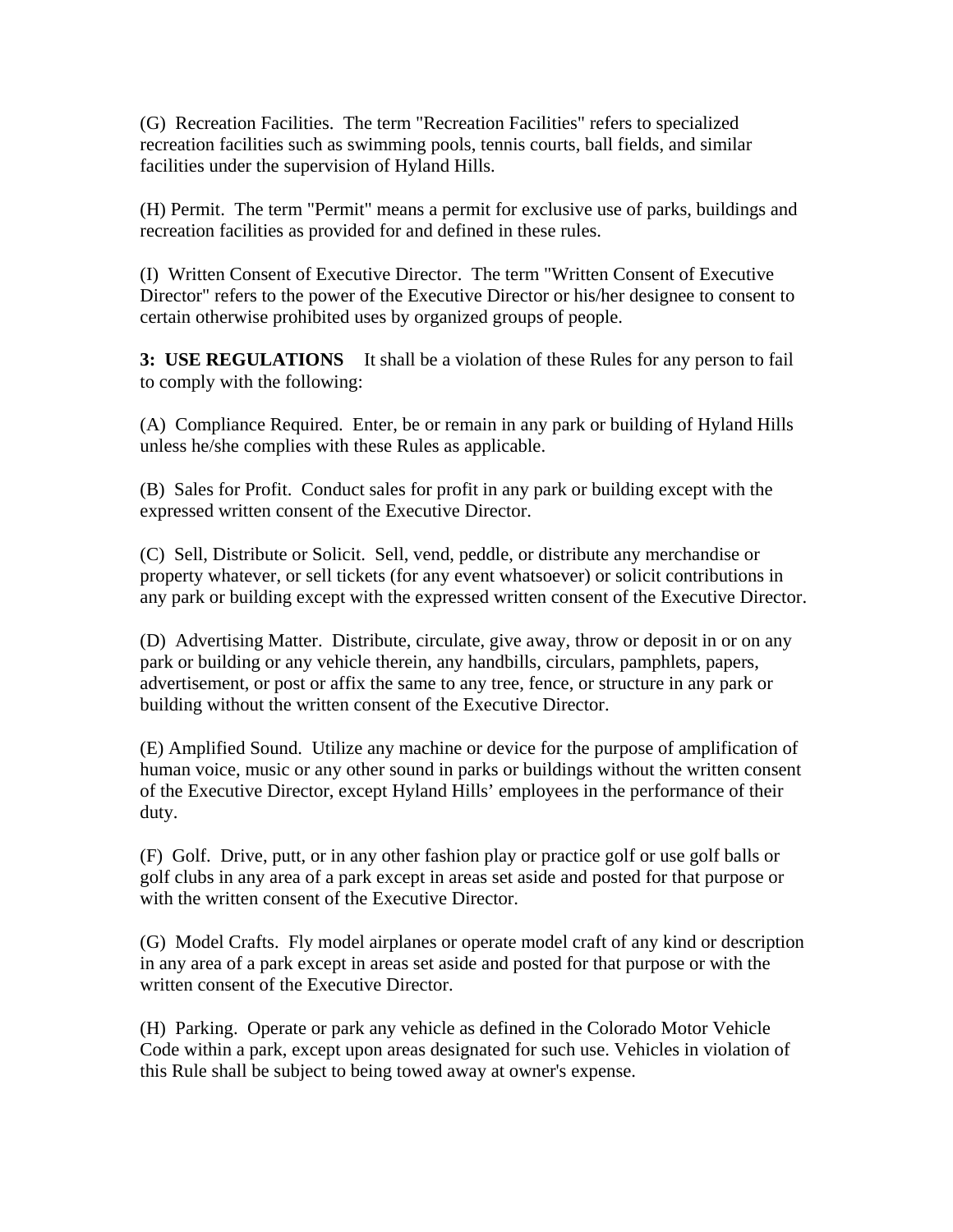(I) Overnight Parking, or Vehicle Abandonment. Park, abandon, or otherwise allow automobiles and other conveyances to remain in parks or building parking lots between the hours of eleven o'clock (11:00) P.M. and sunrise, except as follows:

1. During attendance at a function conducted under the auspices of Hyland Hills.

2. During attendance at a function which has been issued an exclusive Use Permit.

3. As a Hyland Hills employee in the performance of his/her duty.

4. With the written consent of the Executive Director.

5. In areas as otherwise posted.

Vehicles in violation of this Rule may be towed away at owner's expense.

(J) Washing or Repairing Autos or Other Conveyances. Wash, wax, repair or service any automobile or other conveyance within any park or Hyland Hills owned or operated parking facility except with the written consent of the Executive Director, except those activities undertaken by a Hyland Hills employee in the performance of his/her duty.

(K) Motorized and Non-Motorized Vehicles/Bicycles: Except for Hyland Hills employees in the performance of their duties or duly authorized agents or contractors of Hyland Hills, operate, drive, or ride upon any motorcycle, snowmobile, auto or other motorized or non motorized vehicle in any park except when posted specifically for such use or with the written consent of the Executive Director, provided that non motorized cycles shall be permitted to use pathways within any park unless such use is specifically prohibited and signs are posted giving notice of such prohibition.

 (L) Control of Dogs, Cats and Other Animals. Bring or maintain in or upon any park or building any dog, cat, or other animal, unless such dog, cat or other animal is kept at all times on a leash, not to exceed fifteen feet (15') in length, and under full control of its owner or custodian, except with the written consent of the Executive Director. Persons shall not leave or deposit dogs, cats, fowl, fish, or other animals, whether dead or alive, in any park, lake, or building except with the written consent of the Executive Director.

(M) Riding Horses and Other Animals. Ride upon any horse or any other animal in any park except in areas designated and posted specifically for such use, or with the expressed written consent of the Executive Director. No cattle, sheep, goats, horses or any animal shall graze in any park except in areas designated and posted specifically for such use or with the expressed written consent of the Executive Director.

(N) Littering Prohibited. Leave any garbage, trash, cans, bottles, papers, or other refuse elsewhere than in the receptacles provided therefor. It shall be a violation of these Rules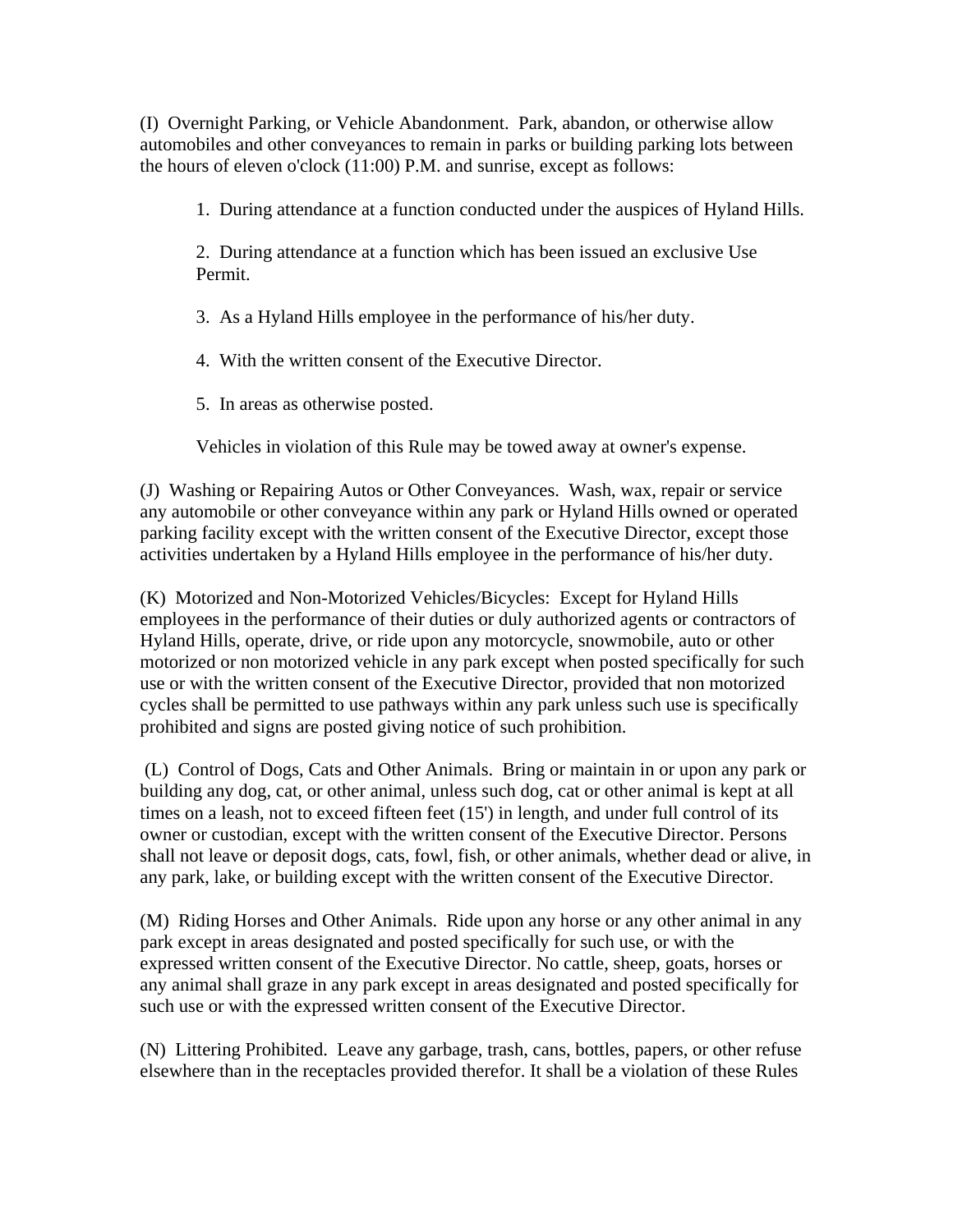for any person to use the receptacles provided for in this Rule for the purpose of depositing yard clippings or other garbage or trash generated on private property.

(O) Alcoholic Beverage. Possess, distribute, use or consume any alcoholic beverages or 3.2 beer in parks or buildings, except by special permit issued by and at the discretion of the Executive Director, and then only in conformance with the statutes of the State of Colorado and any governing County or municipal ordinance regarding the sale or consumption of alcoholic beverages or 3.2 beer.

(P) Interference. Use or attempt to use or interfere with the use of any table, space or facility within said park or building which at the time is reserved for any other person or group which has received a permit from the Executive Director therefore. Unless the actual use of table, space, area, building, or facility referred to in any such permit is commenced within one hour after the period covered by such permit begins, such permit shall terminate.

(Q) Disturbance. Engage in boisterous, threatening, abusive, insulting or indecent language, or engage in any disorderly conduct or behavior tending to a breach of the public peace and enjoyment of the park or building.

(R) Weapons. Discharge, fire, or shoot any firearm, air gun, slingshot or bow and arrow or other projectile or projectile launching device on any park or building.

(S) Fauna - Disturbing Wildlife. Take, seize, molest, injure or hunt any bird, reptile, fish or animal in any park or portion thereof unless posted specifically for that purpose or with the expressed written consent of the Executive Director, and in compliance with the game, fish and wildlife laws of the State of Colorado.

(T) Flora - Turf and Soil. Dig, remove, destroy, injure, mutilate or cut any tree, plant, shrub, bloom or flower, or any portion thereof, growing in any park or area of a building, or to remove any wood, turf, grass, soil, rock, sand or gravel from any park. Duly authorized Hyland Hills employees, agents or contractors in the performance of their duties or persons participating in Hyland Hills sponsored activities allowing such activity, are excepted from the foregoing provisions.

 (U) Marking, Injuring or Disturbing any Structure. Cut, break, injure, mark, write or print upon or otherwise deface or disturb any rock, building, cage, pen, monument, sign, fence, bench, structure, apparatus, equipment or property in a park or building; attach thereto any sign, card, display or other similar device, except as authorized by permit; or attach to any building materials, devices, or equipment for the purpose of decorating that facility or for any other purpose. Duly authorized Hyland Hills employees in the performance of their duties or persons authorized by the Executive Director shall be excepted from the foregoing provisions.

(V) Fires. Light or maintain a fire in any park, unless such fire is lighted and maintained only in a stove, fire circle, device or place intended for such purpose.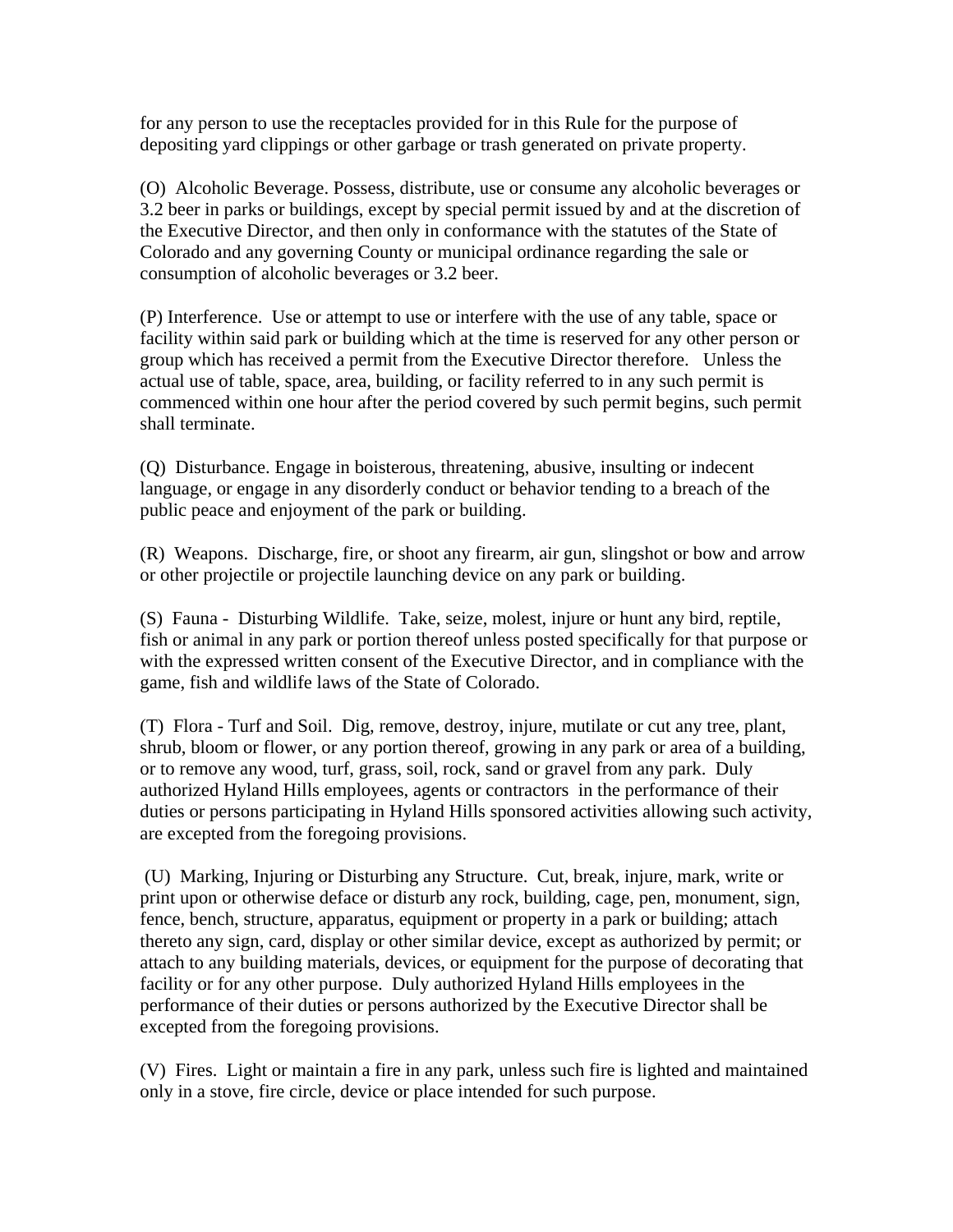(W) Fireworks. Ignite any fireworks, in any park or building without the written consent of the Executive Director.

(X) Park Use Restricted to Age Groups. Enter, be or remain in any park, or a designated area within a park, the use of which is restricted to members of a specific age group, if not a member of such age group, or to refuse to depart from such restricted area upon request of a duly authorized employee, provided:

1. The age restriction has been imposed by order of the Executive Director.

2. Signs are posted in such restricted park or area giving public notice of such restriction.

Parents and other persons having responsibility for care and custody of one or more members of the age group authorized to use the park or area shall be exempt from the provisions of this Rule.

(Y) Parks Closed Eleven P.M. - Sunrise. Remain in any park or building between eleven o'clock (11:00) P.M. and sunrise, other than a Hyland Hills' employee in the performance of his/her duty or persons participating in Hyland Hills sponsored activities, or with the written consent of the Executive Director.

(Z) Off-leash dog site. The Executive Director is authorized to establish or discontinue off-leash dog park sites. At such sites, owners may allow dogs to run without a leash, subject to the following conditions:

- 1. The site will be open from sunrise to sunset seven (7) days a week.
- 2. Dogs are not allowed to chase or harass wildlife or other dogs.
- 3. Owners may not leave dogs unattended.
- 4. Animals must be spayed or neutered.
- 5. Owners must remove dog's waste.
- 6. The following dogs are not allowed in the off-leash site:
	- a. aggressive dogs.
	- b. female dogs in heat.

c. dogs without current vaccination tag attached to collar, worn by the dog.

d. Dogs too young to vaccinate against rabies.